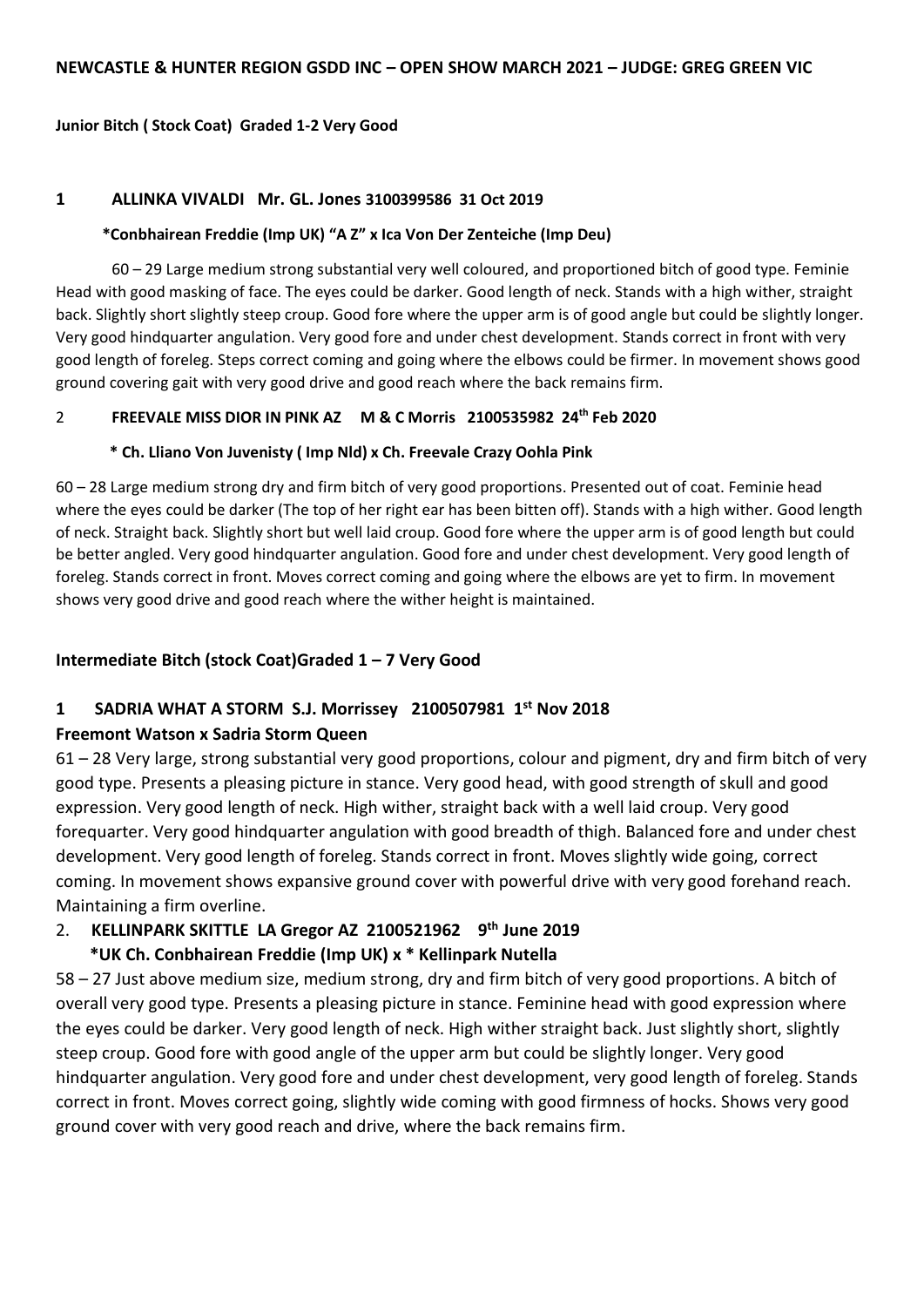# 3. **HAUSILLEVON ANGY AZ Juan & Francy Gordillo 2100523899 30th July 2019 Hausillevon Gandy x Hausillevon Issa**

57 – 28 Correct medium size, medium strong bitch of overall very good type and proportions. Presented dry and firm. Very good head with good expression. Good length of neck. Normal withers straight back. Slightly short but well laid croup. Good fore where the upper is of good angle but could be slightly longer. Very good hindquarter angulation. Good fore and under chest development. Very good length of foreleg. Stands correct in front. Steps close behind, slightly wide coming. Very good ground covering gait with very good drive and reach where the back remains firm.

## **4 HAUSILLEVON URANA AZ Juan & Francy Gordillo 2100504758 13th Sept. 2018 Hausillevon Garmin x Hausillevon Fara**

57.5 – 28 Correct medium size, strong substantial very well proportioned bitch. Presented in good condition. Very good head with good strength of skull, good length of neck. Stands with a normal wither, slight nick behind. Straight back. Slightly short but well laid croup. Good fore and very good hindquarter angulation. Very good fore chest development, pronounced under chest development. Good length of foreleg. Stands correct in front. Moves slightly wide going correct coming with good firmness of hocks. In movement shows very good drive and good reach where she could carry her withers slightly higher.

## 5 **\*GLENBALA PERFECT IN PINK AZ M & C Morris 210052327 27th June 2019 \*Ch lliano Von Juvenisty (imp Nld) x \*Glenbala Perfectly Vibrant AZ**

61- 28 Large, medium strong, substantial of very good proportions and of overall very good type. Who could be more defined in her saddle. Good feminine head where the eyes could be darker. Good length of neck, high wither straight back. Slightly short but well laid croup. Good fore where the upper arm could be slightly longer and better angled. Very good hindquarter angulation. Good fore and under chest development. Very good length of foreleg. Stands correct in front, Moves correct going slightly wide coming. Shows very good drive with good reach.

# 6 **LOZANI KIKKA HELGA AZ Dusko Stajanovski 2100524010 19th July 2019 Ch. Uhlmsdorf Black Douglas x Lozani Clara**

59-28 Large, medium strong, substantial very well proportioned bitch with a good head and good strength of skull. Eyes could be darker. Good length of neck. Normal wither, straight back. Slightly short but well laid croup. Good fore where the upper arm could be slightly longer and better angled. Very good hindquarter angulation. Very good under chest development with good length of foreleg. Stands correct in front. Moves closed behind, slightly wide coming where the elbows could be firmer. Shows balanced ground cover with very good drive and good reach.

## **7 LAWINE HOUDINIS SURPRISE D & C Pickard 2100523863 23rd July 2019 Lliano Von Juvenisty (Imp Nld) x Ch. Lawine Takira**

58.5 – 26 Just above medium size, medium strong dry and firm bitch of good proportions. Very good head with good strength of skull, Eyes could be darker. Good length of neck. Stands with a high wither, straight back. Slightly short, slightly steep croup. Good fore where the upper arm could be slightly longer and better angled. Very good hindquarter angulation. Good fore and under chest development. Very good length of foreleg. Stands correct in front. Moves correct going slightly wide coming where the elbows are yet to firm. Shows balanced movement with good and drive, where the back remains firm. Her ears could be firmer in movement.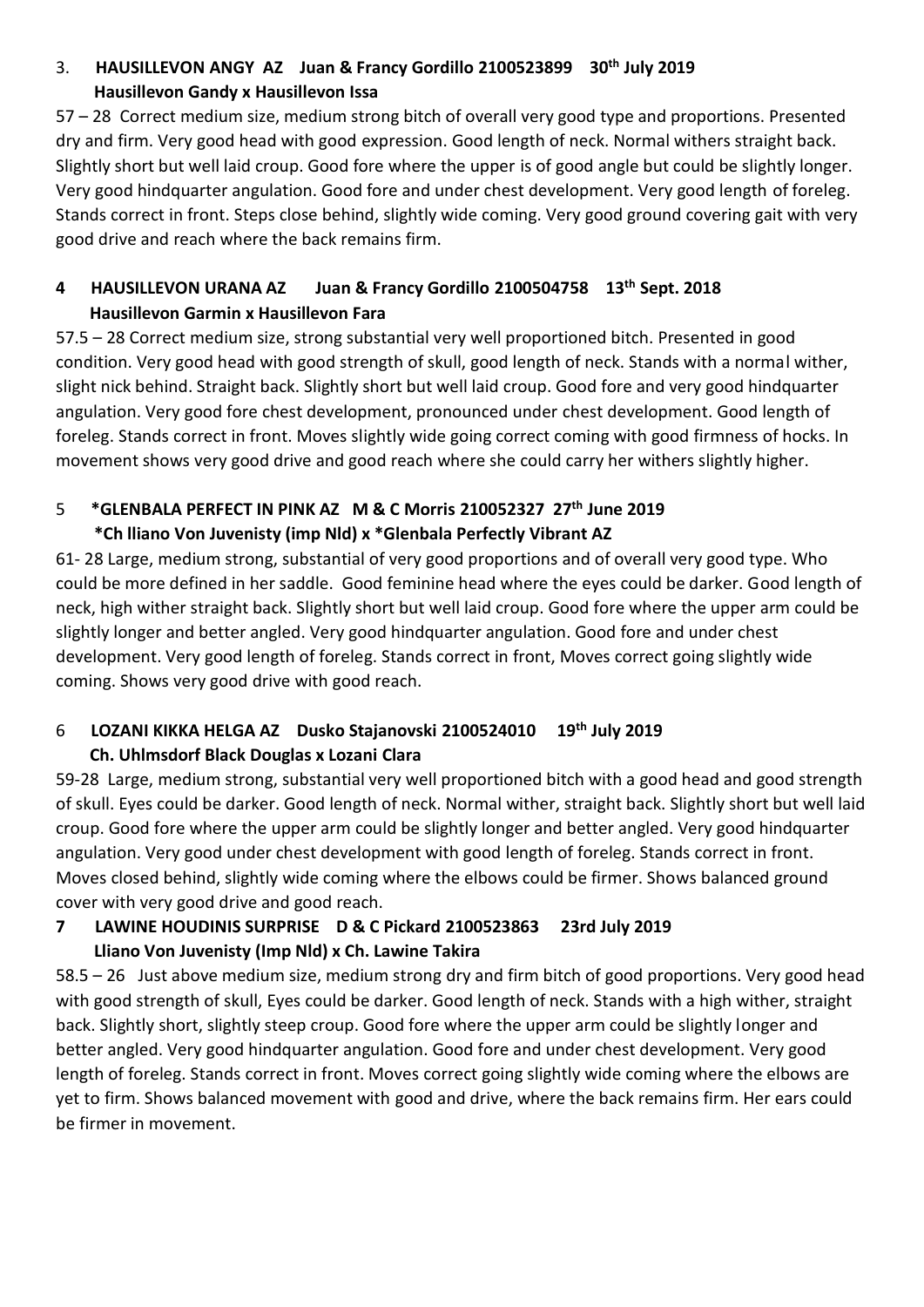#### **Open Bitch – Graded 1-7 EXCELLENT 8th – VERY GOOD**

#### **1 CH. VLADIMIR ME ME IM FIRST G + K Morton 2100482804 17 Sep 2017**

Djambo Vom Fichtenschlag x Ch. Vladimir Greys Thnew Black

60.5 – 29 – large strong substantial very well presented with very good proportions, colour and pigment, dry and firm bitch good head good masking of foreface good length of neck into high withers straight back good croup very good forequarters very good hindquarter angulation good breadth of thigh balanced fore and underchest development very good length of foreleg stands correct in front stepping just slightly wide going, and correct coming, with good firmness of hock. Shows expansive ground cover with powerful hindquarter drive very good reach where back remains firm.

#### **2 SADRIA NELLY S.J Morrissey 2100472178 03 Apr 2017**

Fremont Watson x Conkasha Spring Mist

60-29 – large strong substantial very good presentation overall very good type and proportions dry and firm presents a pleasing picture in stance very good head, good masking with good breadth of skull the eye could still be darker very good length of neck into high wither straight back well moulded croup very good fore and hind angulation good breadth of thigh very good fore and underchest development very good length of foreleg stands correct in front steps correct going slightly wide coming still to firm in the elbows. Very good ground covering movement very good reach and drive where the back remains firm.

## **3 \*JAKNELL PATIENCE IS A VIRTUE AZ A & J.KADA 2100490299 05 Dec 2017**

Gerry Vom Schacher x Jaknell Sweet Revenge 'A'z'

59.5-29 – large medium strong very well presented dry and firm bitch of overall good type and proportions feminine head good masking if the foreface good length of neck normal wither slight dip behind firm straight back slightly short but well laid croup very good angulation of the fore where upper arm could just be a little longer just slightly deep hindquarter angulation balanced fore and underchest development very good length of foreleg stands correct in front steps slightly wide behind and coming. Shows powerful movement powerful drive and very good reach where back remains absolutely firm.

## **4 \*AUST CH SHARDON UNDER MY SPELL AZ M&C Morris 2100475720 19 May 2017**

\*Ch Arkon Vom Altenberger-Land Ipo3 x \*Shardon Tranquility Az

61-29 – very large medium strong very well coloured and pigmented bitch of very good type and proportions exhibited slightly out of coat feminine head good masking of foreface and skull slight roman nose eye could still be darker very good length of neck high withers slight nick behind straight back slightly short but well laid croup good fore and very good hind angulation balanced fore and underchest development very good length of foreleg stands correct in front steps close going correct coming. Shows very good balanced gait with very good reach and drive where back remains firm.

# **5 \*UNSHAUS DJAMIKA A Z Mrs H J Choy 2100485268 24 Oct 2017**

Djambo Vom Fichtenschlag (Imp Gmy) "A" Ed x Unshaus Franziska

61.5- 30 – oversize strong substantial very well presented, coloured and pigmented, very good head good length of neck normal withers straight back slightly short but well laid croup good fore but upper arm could be a touch longer very good hind angulation very good fore chest development pronounced under chest development very good length of foreleg stands correct in front close going correct coming could be firmer in elbows, In movement shows very good drive and reach could carry her wither a little higher.

# **6 \*LAWINE TAKIRA AZ PR & DJ Smith 2100434022 12 Aug 2015**

Toby Von Der Plassenburg x Lawine Zasjeminca

59.5-29 – double Pl upper left – large strong substantial very good proportions shown in somewhat heavy condition very good head good strength of skull good expression good length of neck normal withers straight back sl short sl steep croup, very good fore and hindquarter angulation, good fore and very good underchest development good length of foreleg stands correct in front steps sl wide going correct coming elbows could be a little firmer. Shows very good drive and reach where back is sufficiently firm.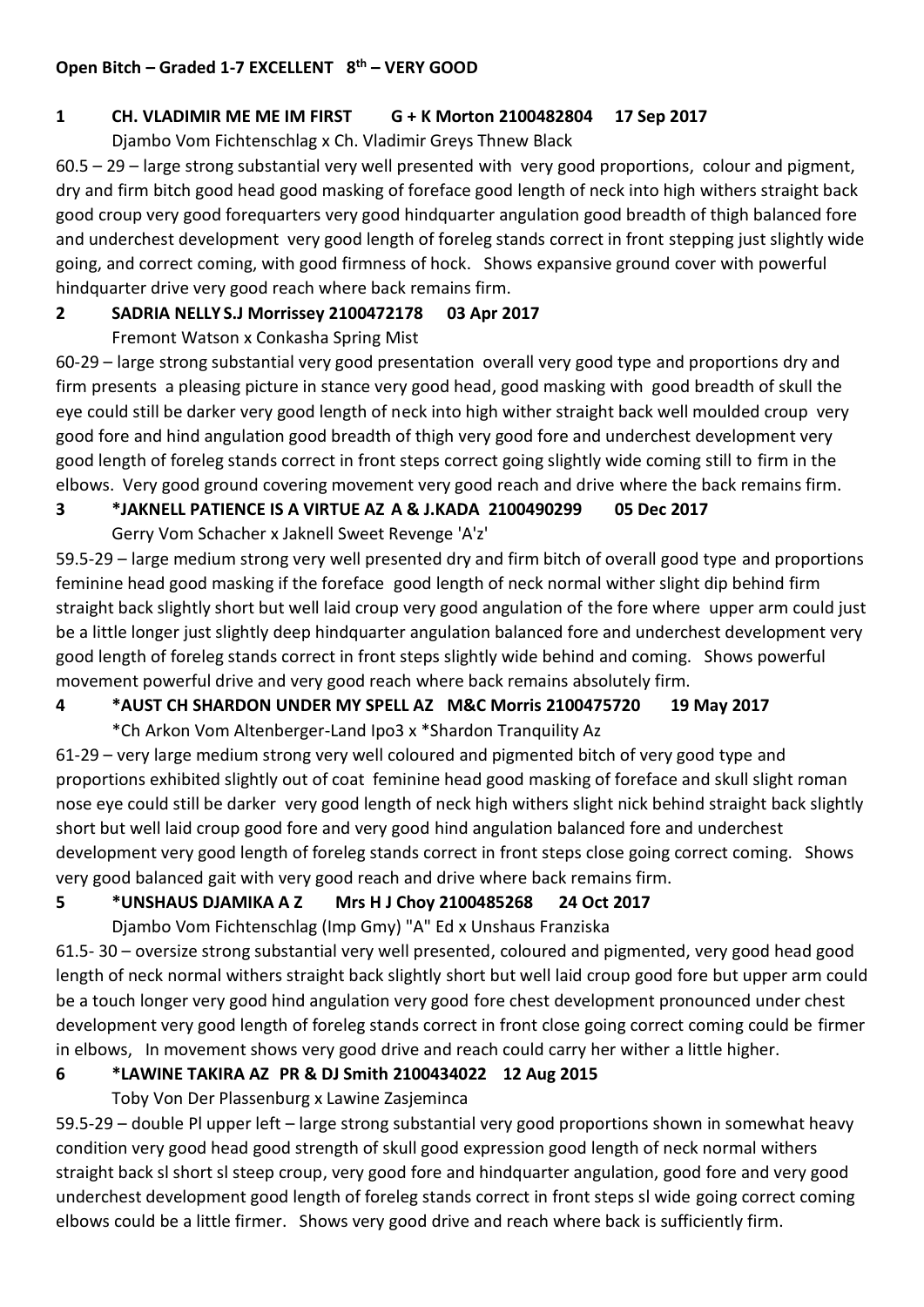#### **7 \*KINGLAND FANCY THAT AZ Lorraine King 2100511020 28 Oct 2018**

\*Ch Kelinpark Helluva Rebel Ccd Td x Kingland Sambooka Twist Az

60-27 – large strong substantial bitch of overall very good type and proportions dry and firm very good head good foreface and skull, good length of neck normal wither straight back sl short but well laid croup good lay of upper arm but could be sl longer very good hind angulation very good fore and underchest development very good length of foreleg stands correct in front steps correct going close coming., Shows very good ground cover with good reach and very good drive where the back remains firm.

# **8 \*FREUNDHUND XINXIN FOR FAITH JCAZ BS DMCLEAR J L Fabian 200347980 03 Jun 2017**

Veneze Lutz (Imp Uk) x Durnstein Divine Miss M Et Bscl1 A Z

58-27 – lower right incisor missing tooth certificate supplied – medium size medium strong bitch of good type and very good proportions feminine head eyes could still be a little darker good length of neck normal wither slight nick behind straight back croup is just sl short and sl steep, good fore and very good hindquarter angulation, good fore and underchest development very good length of foreleg stands correct in front steps sl wide going correct coming. Shows good movement with good reach and drive just falls sl on the forehand.

#### **Best Bitch CH VLADIMIR ME ME IM FIRST AZ Res SADRIA NELLY AZ**

## **German Shepherd Dog (Long Stock Coat)**

## **Junior Bitch - GRADED VERY GOOD**

## **1 GABMALU FISKA AZ R & M Hornick 2100532687 23 Dec 2019**

Cinderhof Vandaal x Gabmalu Cinda

59.5-27 -large strong substantial very well presented bitch of very good type proportions and colour, very good head good foreface and skull very good length of neck high wither firm straight back good croup good fore where upper arm should be slightly better angled very good hind angulation very good breadth of thigh very good fore and underchest development very good length of foreleg stands correct in front steps correct going and coming. In movement shows very good ground cover with very good reach and drive where back remains firm.

## **2 CONKASHA SOLAR DIVA Thomas Devine 2100534937 17 Feb 2021**

Sundaneka Notorious Thunda x Conkasha Ambers Spirit

60-29 – large strong substantial bitch. Very well coloured and pigmented presented in very good condition very good head and expression with good strength of skull and foreface eyes could be a little darker good length of neck stands with high wither straight back sl short but well laid croup good fore, where the upper arm could be slightly longer a better angled very good hind angulation good breadth of thigh very good fore and underchest very good length of foreleg stands correct in front steps a little close going slightly wide coming elbows should be a little firmer. In movement shows very good ground cover with very good reach and drive.

## **3 ALIMANDA FANCY THAT C Schmalz 5100116411 14 Jan 2020**

Ypsilon Di Casa Caputi (Imp Deu) x Alimanda Shes The One

60-29 – large strong substantial dry and firm very good proportions presented out of coat well coloured very good head very good length of neck normal withers straight back sl short and sl steep croup good fore where the upper arm is of good length but could be better angled very good hind angulation very good fore and underchest stands correct in front correct coming and going could be firmer in elbows. Shows very good ground covering movement very good drive and goodreach where back remains firm.

## **4 LETTLAND EPIC EDITION AZ Mr B & D Houghton 4100329869 27 Nov 2019**

Eroica Ice Ice Baby x Ch Beautrae Xtreme Envy

59-27 – large medium strong very good proportions very well coloured and pigmented very good head good masking of skull and foreface good length of neck normal withers straight back slightly short, sl steep croup good fore where the upper arm could be slightly longer and better angled very good hind angulation good fore and underchest development very good length of foreleg slightly down in pastern stands correct in front presented just slightly out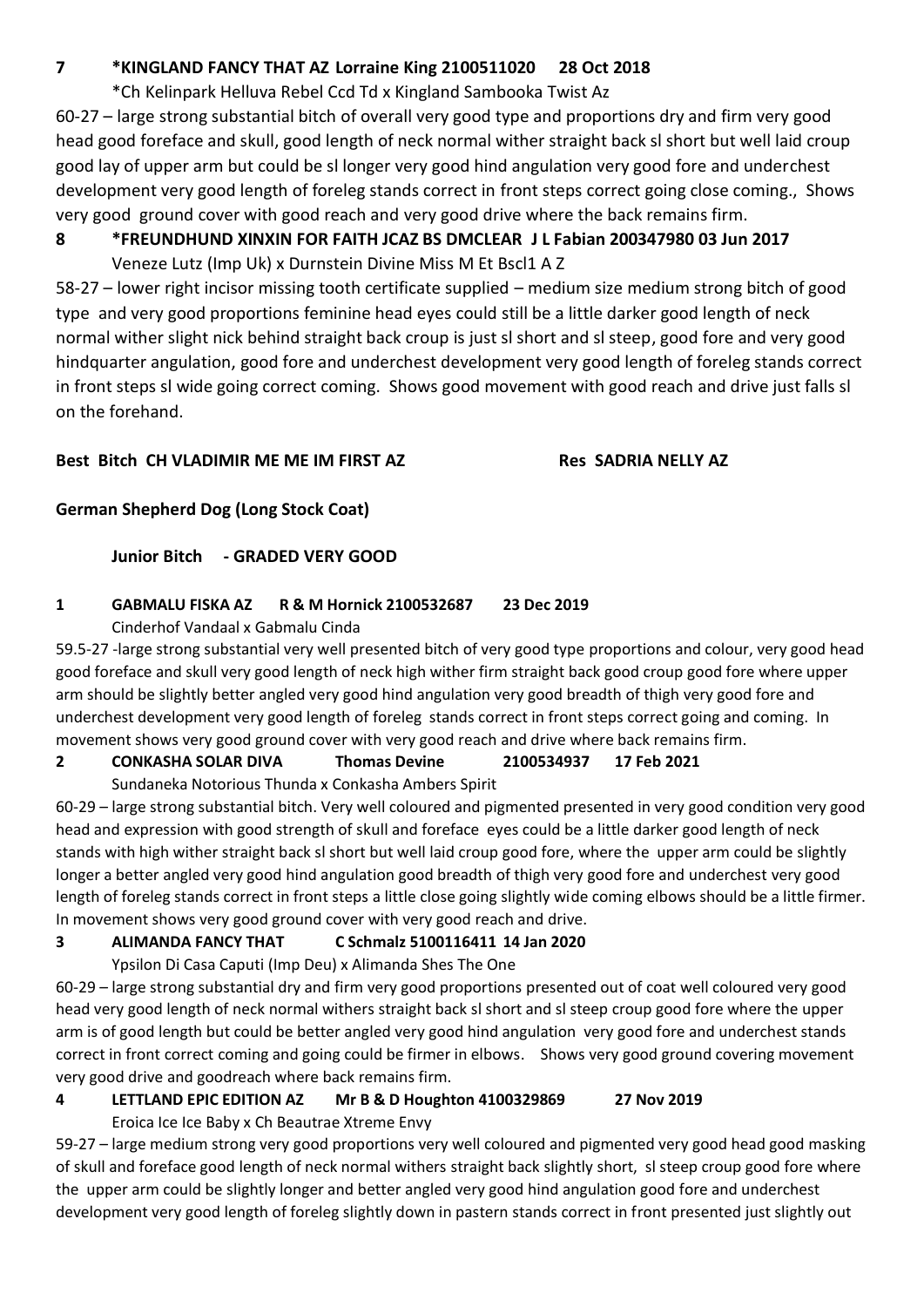of coat steps close going correct coming could be a little firmer in elbows. Very good ground covering gait with good reach and drive where back remains firm.

#### **Intermediate Bitch – GRADED VERY GOOD**

#### **1 SIOBAHN GREYT EXPECTATIONS K Morton & Y Yun 2100520916 10 Jun 2019**

Eroica Catch Me If You Can x Vladimir Greyt Sensation

61-28 – very large strong substantial grey bitch of overall very good type and proportions, presenting a pleasing picture in stance very good head good strength of skull and foreface very good masking the eye could still be darker the tip of the right ear tilts back slightly very good length of neck high withers firm back good croup the length of upper arm is very good but could be slightly better angled very good hind angulation with good breadth of thigh very good fore and underchest development good length of foreleg steps correct going sl wide coming elbows still to firm. Shows powerful ground covering movement with powerful drive very good forehand reach where the wither height is maintained

#### **2 KADAMA DROP IT LIKE ITS HOT AZ E & B Foley 2100495944 07 Apr 2018**

Juwika Destroyer x Karraine Hayleys Legacy

60-29 – large strong substantial bitch very good proportions ideally the saddle could be a little more defined, strong head good foreface and skull, loose lower lips, good length of neck, normal wither straight back, slightly short and sl steep croup good fore the upper arm is of good angle but could be slightly longer very good hind angulation, very good fore and underchest development very good length foreleg stands correct in front steps narrow going correct coming where the elbows still to reach final firmness . Shows very good ground covering movement with good reach and very good drive where back remains firm.

# **Babanga Yasmin AZ R Vitulio 2100524503 03 Aug 2019**

Ch Babanga Quintessential x Ch Babanga Niobi

Aggression on tooth examination – excused from ring.

## **Open Bitch - GRADED EXCELLENT**

#### **1 \* CH DUCLIFFE A WINTERS TALE A Z KG Johnson 2100484709 14 Oct 2017**

Ch Vablo Vom Osterberger-Land Ger.Ad.Ger.Bh.Ipo3(Imp Deu) x Ch Bramblegait Affair To Remember Az 61-29 – very large strong substantial bitch very good proportions and colour strong head but still feminine very good strength of skull very good length of neck stands with high wither straight back sl short but well moulded croup sl high tail set good fore where the upper arm could be sl longer and better angled very good hind angulation good breadth of thigh very good fore and underchest deveolpment good length of foreleg sl down in pasterns could stand a little more correct in front steps close going correct coming elbows still to firm. Shows ground covering movement good reach and very good drive slightly incorrect tail carriage.

## **2 \*SUNDANEKA WHISTLING GYPSY AZ Mr G D & Mrs K STEVENSON 2100210082 28 Nov 2018**

\*Ch Vablo Vom Osterberger-Land Ipo (Imp. Deu) x\*Sundaneka Tequila Sunrise(Iid)

56.5-26 Under medium size medium strong very good proportions ,feminine head good length of neck stands with high wither straight back sl short sl steep croup good fore and very good hind angulation good breadth of thigh good fore and underchest development very good length of foreleg stands correct in front steps sl wide going, correct coming where the hocks should remain firmer. Shows very good drive and good reach could be slightly firmer over the topline.

**Best Bitch SIOBAHN GREYUT EXPECTATIONS AZ Res GABMALU FISKA AZ**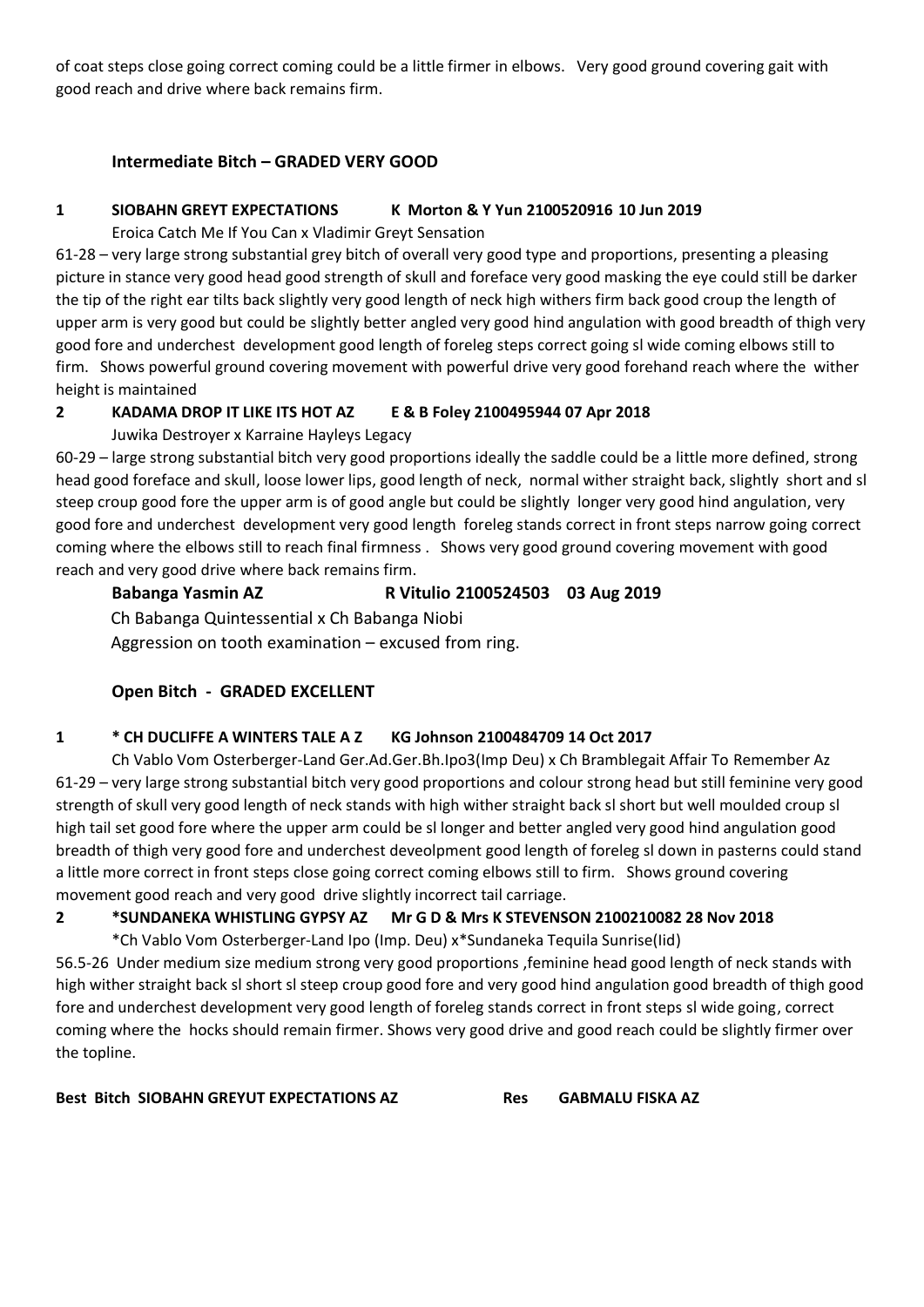#### **Junior Dog – GRADED VERY GOOD**

#### **1 SHEZNOVA LUCA Wayne & Teresa Curry 2100530166 14 Nov 2019**

Djambo Vom Fichtenschlag x Sheznova Sunkisst Az

66-32 – very large medium strong substantial very well proportioned very well coloured good head with good strength foreface, eyes could be a little darker good length of neck high withers straight back sl short well laid croup good fore and very good hind angulation balanced fore and underchest development very good length of foreleg stands correct in front steps close behind correct coming elbows still to firm. Shows very good ground covering movement with very good reach and drive where back remains firm.

#### **2 CONKASHA DESERT ROCKET Thomas Devine 2100530446 05 Dec 2019**

Asterhund Ozzie Anzac x Conkasha Wild Dancer

63-30 –l above medium size medium strong very well proportioned very good head with good masking foreface and skull good length of neck normal wither slight nick behind straight back sl short sl steep croup good fore where the upper arm could be slightly longer and better angled very good hind angulation very good forechest and good underchest development very good length of foreleg stands not quite correct in front steps correct going and coming elbows to reach final firmness. Very good ground covering gait with good drive and reach where back remains firm.

#### **Intermediate Dog – GRADED VERY GOOD**

## **1 AIMSWAY EPIC 'A' 'Z' J & L Martens 2100530344 20 Aug 2019**

Vegas Von Dongmiran x Nangamai Hallie

65-29 – Large, medium strong substantial very good colour and pigment and proportions, Presented dry and firm with good head good strength of skull good length of neck high wither firm straight back. sl short but well laid croup. slightly short , slightly steep upper arm, very good hind angulation very good fore and underchest development very good length of foreleg stands correct in front steps narrow going slightly wide coming. Shows very good ground covering movement with good reach and very good drive where back remains firm.

## **2 KADAMA ATAGO BSCE & B Foley 2100495951 07 Apr 2018**

Juwika Destroyer x Karraine Hayleys Legacy

65-29 – large medium strong dog of good proportions and of good type dry and firm very good head good strength of skull and foreface good length of neck normal wither straight back sl short sl steep croup good length of upper arm, but could be slightly better angled very good hind angulation good breadth of thigh very good forechest and good underchest development, very good length of foreleg stands correct in front steps correct going, close coming . Shows very good ground covering movement with good reach and very good drive where back remains firm.

#### **Open Dog – GRADED EXCELLENT**

## **1 \*OLYMP VOM LARCHENHAIN (IMP DEU) Ms K F Graham SZ2330484 07 Oct 2016**

\*Irone Du Clos De Patmisand x \*Havanna Vom Larchenhain

66-32 – very large strong substantial dog of overall very good type and proportions presented dry and firm very good strength of foreface and skull with very good masking. Very good length of neck high withers firm straight back, good croup, very good fore and hind angulation with very good breadth of thigh very good fore and underchest development very good length of foreleg stands correct in front steps correct going and coming could be a little firmer in elbows. Shows expansive ground covering movement with very good reach and powerful drive where back remains firm. And the wither height is maintained.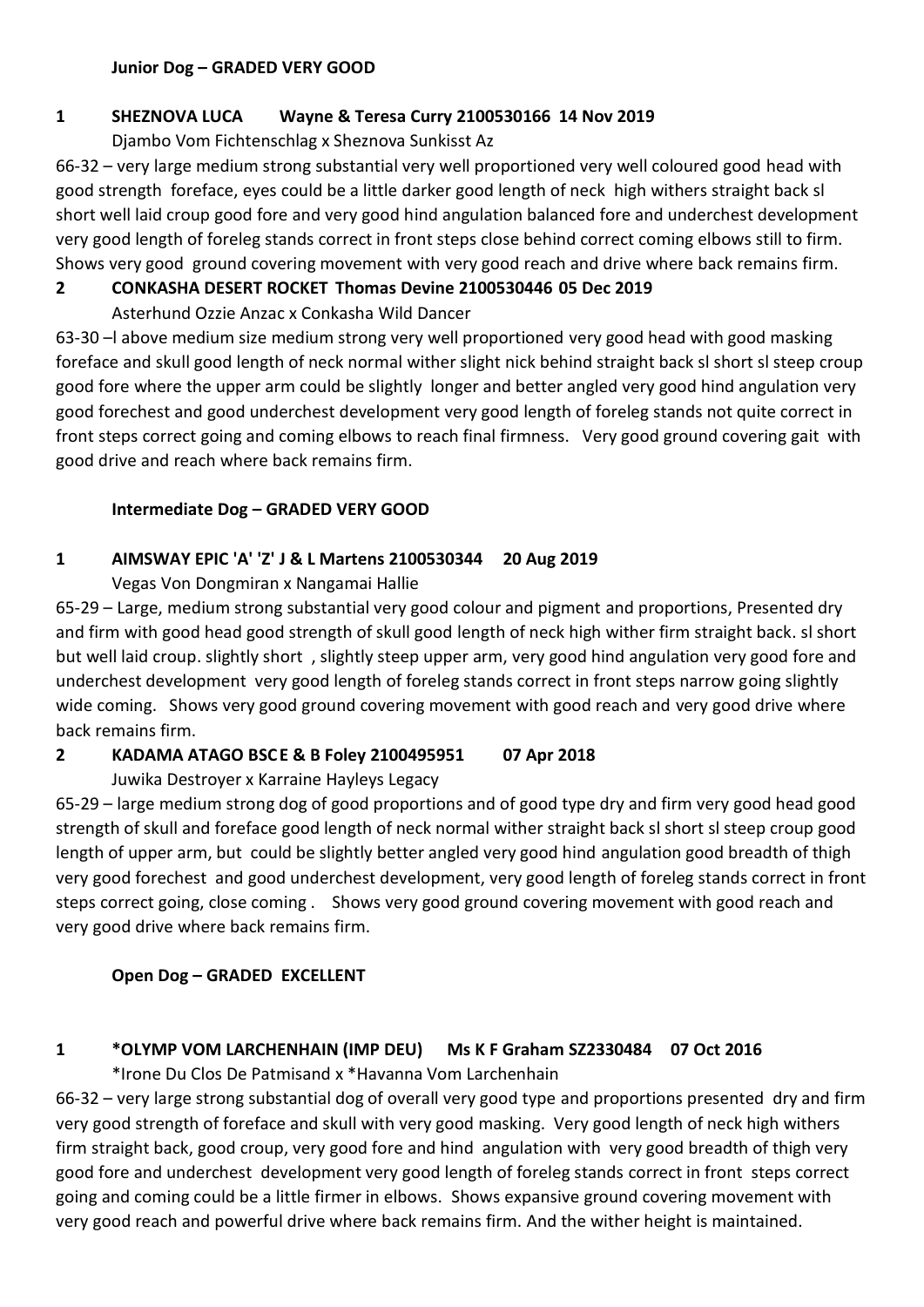## **2 CH UHLMSDORF JACK BLACK AZ Uhlmsdorf Kennels 9100010914 04 Jun 2016**

Juwika Destroyer Impden x Uhlmsdorf Pink Champagne Az

65-30 – missing upper left P4 upper right P4 lower right P4 lower right Ml removed as result of accident tooth certificate supplied – large strong substantial dog of overall very good type presents pleasing picture in stance strong masculine head very good masking of the foreface very good length of neck high wither straight back croup is of good length just sl steep very good fore and hind angulation with good breadth of thigh, balanced fore and underchest very good length of foreleg stands correct in front stepping correct coming and going the hocks could be a little firmer. Shows very good ground covering movement very good reach and powerful drive. Where the back remains firm.

## **3 \*UHLMSDORF BLACK DIMOND A Z WK Meffert & V Fairbairn 9100010952 24 May 2016** Vac-Vagvolgyi Jenky (Imp Deu) x Uhlmsdorf Ellie Mac "A" "Z'

64-30 – large, medium strong substantial very good colour, pigment and proportions, very good head with good masking of the skull and foreface, good expression, good length of neck, normal wither straight back sl short just sl steep croup, good fore where the upper arm is of good angle but could be slightly longer very good hind angulation very good fore and underchest development very good length of foreleg, slightly down in pastern. Stands correct in front steps sl wide going correct coming could be a little firmer in elbow. Very good ground covering movement with very good reach and drive where back remains firm.

# **4 \*NIKOBISHUNDE HAAKON AZ N & M Kirkham 2100491343 01 Feb 2018**

Va Djambo Vom Fichenschlag x \*Ch Nikobishunde Auspicious Amelia Az Bscl 1

66-31 – very large strong substantial very well coloured and pigmented presented in very good condition masculine head with good masking of the foreface and good strength skull. Normal withers slight nick behind firm straight back sl short sl steep croup, good fore where the upper arm could be a little longer and better angled ,very good hind angulation balanced fore and underchest development. Very good length of foreleg stands correct in front steps correct going and coming could be a little firmer in elbow connection. Shows very good ground covering gait very good drive and good reach where he could carry his wither a little higher.

# **5 \*SHEZNOVA DJANGO AZ Mr Jeffrey Mark Rapley 2100502751 01 Aug 2018**

Va Djambo v Fichtenschlag (imp 'deu) x Sheznova Starkisst AZ

65.-31 – Large, strong substantial dog of overall good type colour and pigment, dry and firm very good head with good strength of skull and foreface stands with high wither slight nick behind firm back sl short but well laid croup good fore where the upper arm is of good length but could be slightly better angled very good hind angulation good breadth of thigh balanced fore and underchest development very good length of foreleg stands correct in front steps correct going sl wide coming elbows could be firmer . Shows very good ground covering movement. With very good drive and reach where the back remains firm.

# **6 \*AIMSWAY MUGSHOT 'A' 'Z'J & L Martens 2100506316 28 Sep 2018**

# Ury Vom Zisawinkel x Aimsway Homespun

64.5-30 – Above medium size, substantial dog of very good proportions and overall good type, colour and pigment , very good head where the eyes could be darker good length of neck stands with high wither straight back sl short sl steep croup good fore where the upper arm could be slightly longer and better angled very good hind angulation balanced fore and underchest development very good length of foreleg could be a little firmer in pasterns stands correct in front steps correct going wide coming elbows still to firm. Shows very good ground covering movement very good drive and good reach where back remains firm

# **7 \*CONKASHA ATOMIC FIRE AZ Thomas Devine 2100444171 24 Jan 2016**

Vablo Vom Osterberger-Land x Conkasha Wild Dancer

64-21 – above medium size medium strong dog of very good proportions very good head and masking of skull and foreface good expression very good length of neck stands with high wither slight nick behind,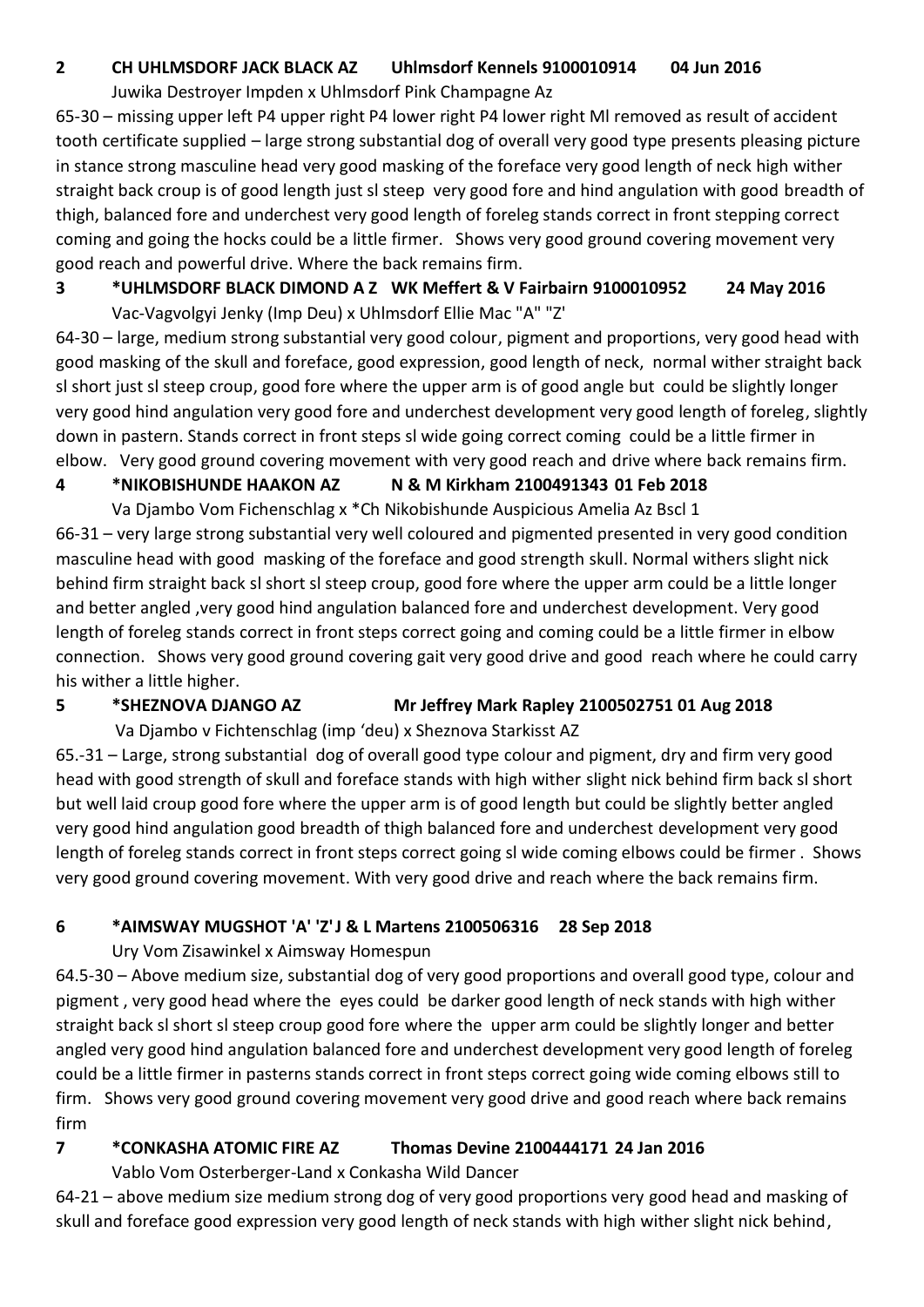straight back just sl short sl steep croup good fore, where the upper arm should be a slightly longer and better angled very good hind angulation good fore and underchest development very good length of foreleg stands correct in front steps close behind wide coming elbows could be firmer. Shows very good ground covering gait very good drive and good reach where back remains firm.

## **8 \*KHAYEM REVELATION E.T. AZ Ms K F Graham 2100480150 01 Aug 2017**

\*Labo Vom Schollweiher (Imp Deu) x \*Khayem Je Ne Sais Quoi Az

63-30 – Above medium size medium strong very well coloured and pigmented dog dry and firm very good head with good strength of skull and foreface, good length of neck, normal withers slight nick behind straight back, sl short but well laid croup good fore where the upper arm is of good angle but could be slightly longer, very good hind angulation good fore and underchest development very good length of foreleg stands correct in front steps correct going sl wide coming elbows could be firmer. In movement shows very good ground cover with very good drive and good reach where back remains firm. Ears could remain little firmer in movement.

# **9 \*JAKNELL WORTH THE WAIT AZ A & J.KADA 2100490298 05 Dec 2017**

Gerry Vom Schacher 'A'z' x Jaknell Sweet Revenge 'A'z'

65-31 – double Pl upper right and lower left - large, medium strong very good proportions dry and firm very good head with and masking of skull and foreface, medium eye colour, very good length of neck normal wither straight back sl short sl steep croup good fore where the upper arm could be a slightly longer and better angled very good hind angulation good fore and underchest development very good length of foreleg stands correct in front, steps correct going and coming. Shows good ground covering movement very good drive and good reach where back remains firm. And the wither could be carried a little higher

**Best Dog \*OLYMP VOM LARCHENHAIN (IMP DEU) Res \*CH UHLMSDORF JACK BLACK AZ**

## **Class 4 Junior Dog LSC GRADED – VERY GOOD**

## **1 LETTLAND FLINT (AI) AZ Mr B & D Houghton 4100333569 02 Feb 2020**

Wunderstern Elmezzi x Lettland Althea Bright Sky

66-30 – very large, strong, substantial very good proportions very good head with good strength of skull. Good length of neck stands with a high wither straight back just sl short sl steep croup, good fore where the upper arm is of good angle but could be slightly longer very good hind angulation with good breadth of thigh, very good fore and underchest development very good length of foreleg stands not quite correct in front, steps correct coming and going ,elbows could be a little firmer. In movement shows very good ground covering gait very good drive and good reach where back remains firm and the wither height is maintained.

# **Intermediate Dog - GRADED VERY GOOD**

# **1 KADAMA DESTRUCTION IS COMING BSC E & B Foley 2100495946 07 Apr 2018**

Juwika Destroyer x Karraine Hayleys Legacy

64.5-30 – large strong substantial dog of very good proportions strong masculine head with very good strength of foreface and

skull eyes could be a little darker good length of neck normal wither straight back sl short and sl steep croup good fore where the upper arm could be slightly longer and better angled. Very good hindquarter angulation, good fore and under chest development. Very good length of foreleg. Stands correct in front steps correct going sl wide coming. In movement shows good ground covering gait very good drive and good reach. Where the wither could be carried a little higher.